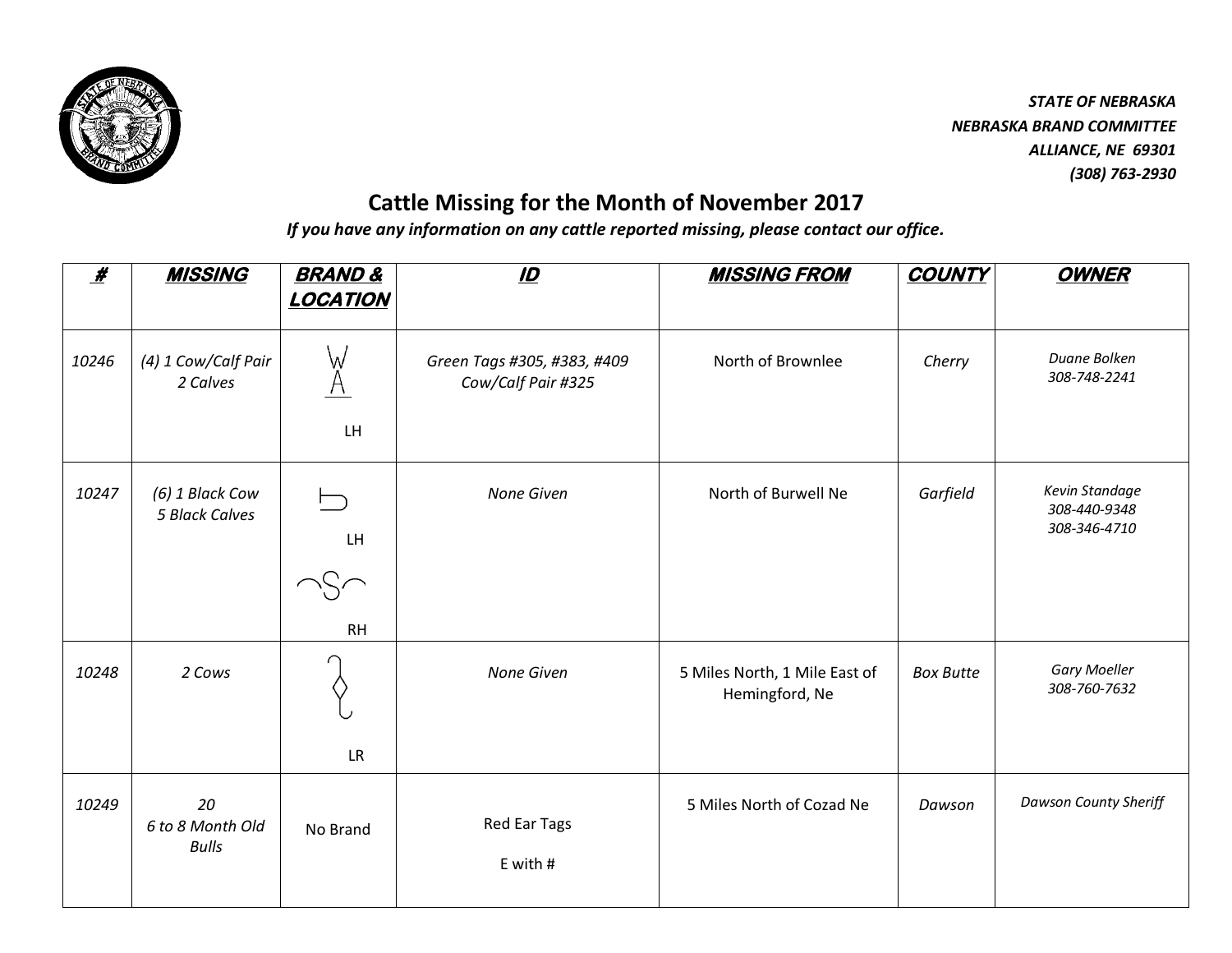| 10250 | (3) 1 cow/calf pair<br>1 Cow Black / BWF<br>Angus X | ND<br>LH        | One pair tagged 008 yellow tag.<br>One cow tagged yellow 912 | Near Intersection of 465 <sup>th</sup> &<br>793rd Rd. | Sherman            | Doug & Renae Niemann<br>2604 Davey Rd.<br>Bee, Ne<br>402-643-0719                   |
|-------|-----------------------------------------------------|-----------------|--------------------------------------------------------------|-------------------------------------------------------|--------------------|-------------------------------------------------------------------------------------|
| 10251 | 5 Black or Red<br><b>Angus Cows</b>                 | LV<br>LH        | Red or White Tags in Both Ears                               | PT NE % & NW % 9-16-16<br>(309 AC) Washington         | Sherman            | <b>Brett Lambrecht</b><br>78524 475th Ave<br>Loup City, NE<br>308-383-3640          |
| 10252 | 1 Red Angus Cow                                     | LH              | None Given                                                   | 341 Rd 67 Harrisburg                                  | <b>Banner</b>      | Paula Brown                                                                         |
| 10253 | 1 BWF Angus X 3<br>Yr. Old Bull                     | No Brand        | White Ear Tag "30" or "31"                                   | 5 Miles South of 500 Rd.                              | Phillips Co.<br>KS | Joyce Campbell<br>576 W Hwy 9<br>Phillipsburg KS<br>785-533-1428                    |
| 10254 | 2 Angus X<br>Blk/Brown 8<br>Month Old Heifers       | ┥┥<br><b>RH</b> | One White Tag - 10<br>One Blue Tag - 20                      | 79111 469th Ave                                       | Sherman            | James Friesen & Scott<br>Friesen<br>79111 469th Rd<br>Loup City, NE<br>308-880-0065 |
| 10255 | 1 Red Angus Cow                                     | 7<br>LH         | Pink Ear Tag "6"                                             | 10 Miles North - 2 West - $\frac{1}{4}$<br>South      | Phelps             | Cole Billeter<br>10858 737 RD.<br>Loomis, NE                                        |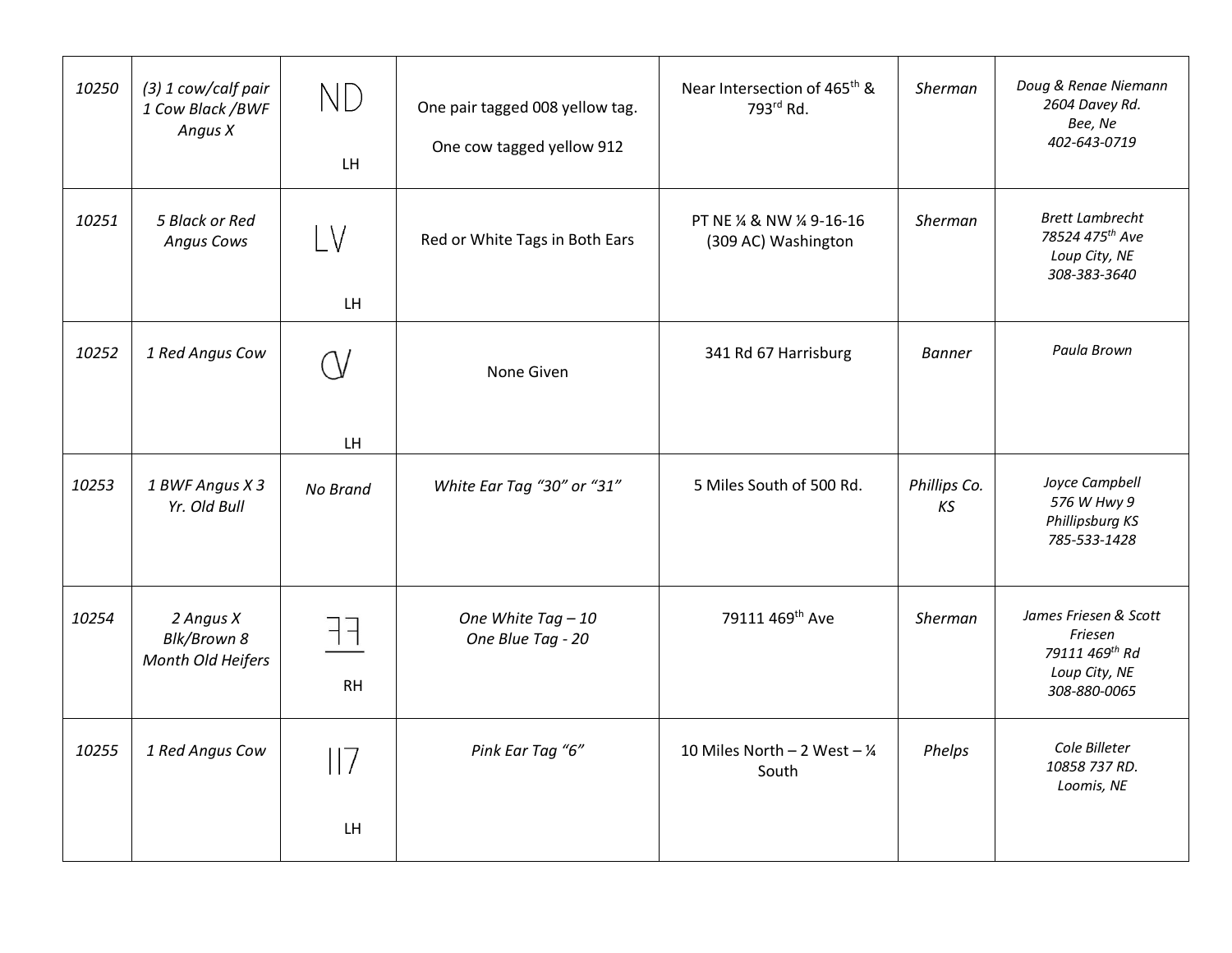| 10256 | 1 Black Spring<br><b>Steer Calf</b>                               | $R_{\rightarrow}$<br><b>LH</b>     | Blue Ear Tag Right Ear #28                                         | Within 2 Miles of Home<br>Address                 | Howard        | Jared Rasmussen<br>1916 Inman RD<br>St. Paul, NE<br>308-750-0855                     |
|-------|-------------------------------------------------------------------|------------------------------------|--------------------------------------------------------------------|---------------------------------------------------|---------------|--------------------------------------------------------------------------------------|
| 10257 | 12 Red Angus Cow<br><b>Calf Pairs</b>                             | $\overline{\searrow}$<br><b>LH</b> | Cows have Green Ritchie Ear Tags<br>Claves have Blue Ear Tags      | 5 Miles North West of Oconto<br>on Grass Pasture  | Custer        | <b>Brad Sutherland</b><br>6530 Arrow Rd.<br>Elm Creek, NE<br>308-233-4800            |
| 10258 | $\frac{(3)}{1}$ Re $\frac{1}{2}$ u<br>1 Black Cow<br>1 Black Calf | LH                                 | ERE Bull Possible J6 Ear Tag<br>Cow Yellow Tag<br>Calf Yellow Tag  | 8 Miles North of Bloomington<br>East Side of Road | Franklin      | Troy Legg<br>22160 West 70 <sup>th</sup><br>PO Box 27<br>Kenesaw, NE<br>402-469-9137 |
| 10259 | 7 Cow/Calves/Bull                                                 | FН<br>LH.                          | Yellow Eartags Left Ear<br><b>Blue Fly Tags Right Ear</b>          | 5/6 Miles North of Cairo North<br>Side Hwy 2      | Hall          | Ray Fisher<br>2251 Rd 312<br>Sutton, NE<br>402-469-0136                              |
| 10260 | 7 Red Angus<br>Calves                                             | $\sim$<br>LH.                      | Yellow Write on Tags<br>102B, 84A, 108Y, 123Y, 32X, T739,<br>T753  | 6 Miles North of Thedford<br>East Hwy 83 1 Mile   | <b>Thomas</b> | Choat Cattle Co.<br>Wayne Choat<br>3522 325th Ave<br>St. Edwards, NE<br>402-920-1419 |
| 10261 | 1 Black BWF Cow                                                   | <b>RH</b>                          | Ear Tagged White, Yellow, Green,<br>Red, Blue, Orange Ritchie Tags | Hwy 20 App. 3-4 Miles SO 1-8<br><b>Miles</b>      | Holt          | Fred or Scott Thoene<br>47254 Hwy 91<br><b>Burwell, NE</b><br>346-4724               |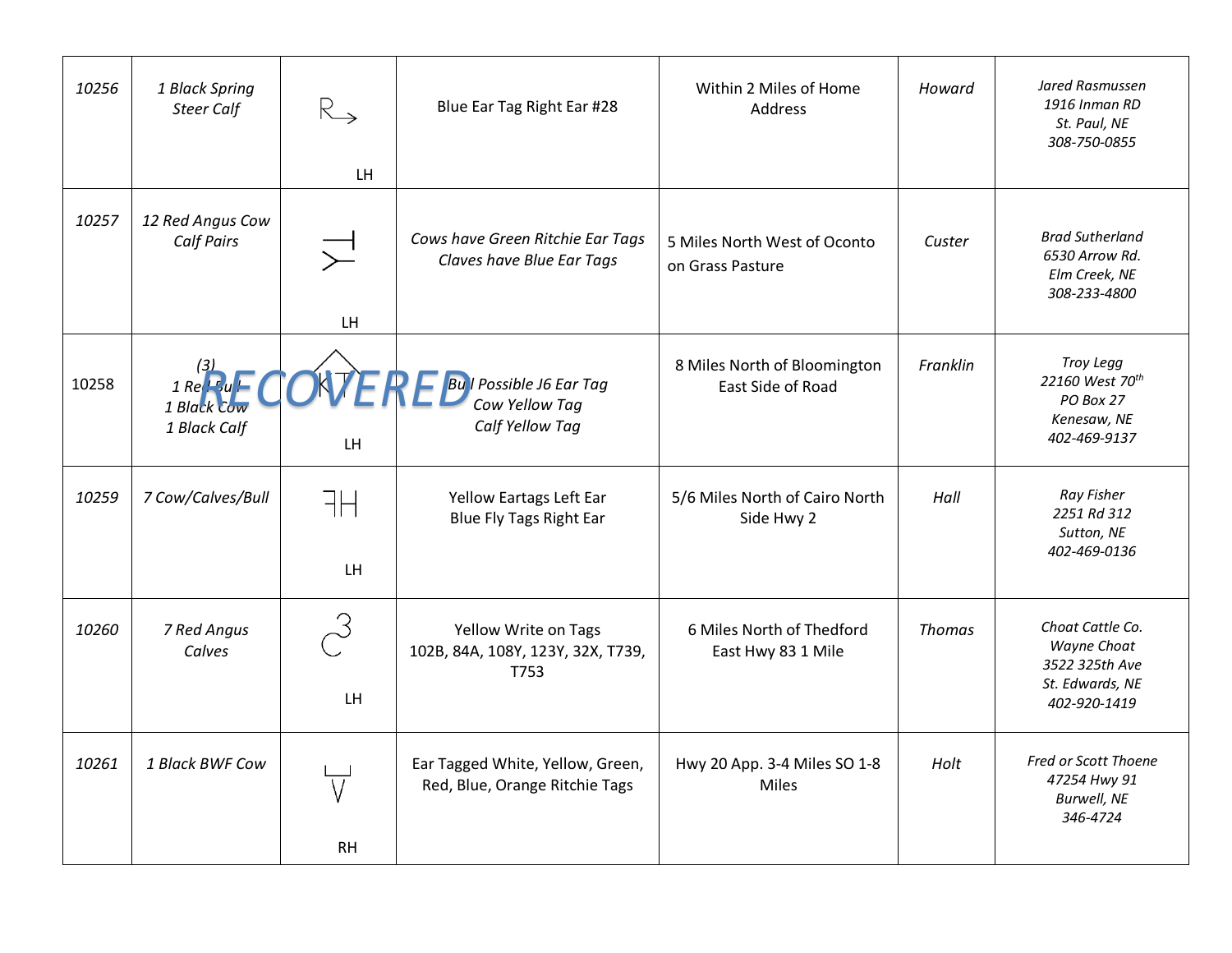| 10262    | 17 Black or BWF<br>Cows<br>8 Black or BWF<br>Calves | $\mathbb N$<br>$\overline{5}$<br>LH  | White Ear Tags with Brands as Well<br>as Numbers                                                                                                                                                    | 1/2 Mile West and 12 Milesf<br>South of Newport | Rock   | Colby Suhr & Milt Ober<br>54337 Hwy 59<br>Wausa, NE<br>402-360-3894                  |
|----------|-----------------------------------------------------|--------------------------------------|-----------------------------------------------------------------------------------------------------------------------------------------------------------------------------------------------------|-------------------------------------------------|--------|--------------------------------------------------------------------------------------|
| 10263    | (7)<br>5 Black Yearling<br>Heifers<br>1 Black Cow   | JC<br>LH                             | Yearling Heifers Light Blue Tags<br>$1st - 501$ & 212b<br>2nd - 502 & 212B<br>$3^{\text{rd}} - 603$ & 101<br>$4^{\text{th}} - 601$ & 601<br>$5^{th} - 703$<br>Cow Tagged 705<br>Calf is not branded | 1 Mile North of Boelus on<br>Wasaw Rd           | Howard | <b>Travis Caspersen</b><br>324 6 <sup>th</sup> Ave<br>St. Libory, Ne<br>308-379-8894 |
| 10624    | 1 Black Bull                                        | $\mathbb{R}$<br>LH <sub></sub>       | <b>NoTags</b>                                                                                                                                                                                       | 1 Mile North of Boelus on<br>Wasaw Rd           | Howard | Marvin Caspersen<br>390 Wasaw Rd.<br>Boelus, Ne<br>308-379-8894                      |
| 10625    | (13)<br>1 Black Cow<br>12 Black Calves              | $\Box$<br>$\heartsuit$<br><b>RRH</b> | None Given                                                                                                                                                                                          | 12 Miles North Palmen 2 West                    | Howard | Thomas & Scott Ritta<br>Central City, NE<br>308-940-0136                             |
| $-10626$ | (2)<br>1 Red Bull<br>1 RWF Bull                     | LH                                   | None Given                                                                                                                                                                                          | 7 West Wolbach 1 South                          | Howard | Albert Moeller<br>Grand Island, Ne                                                   |